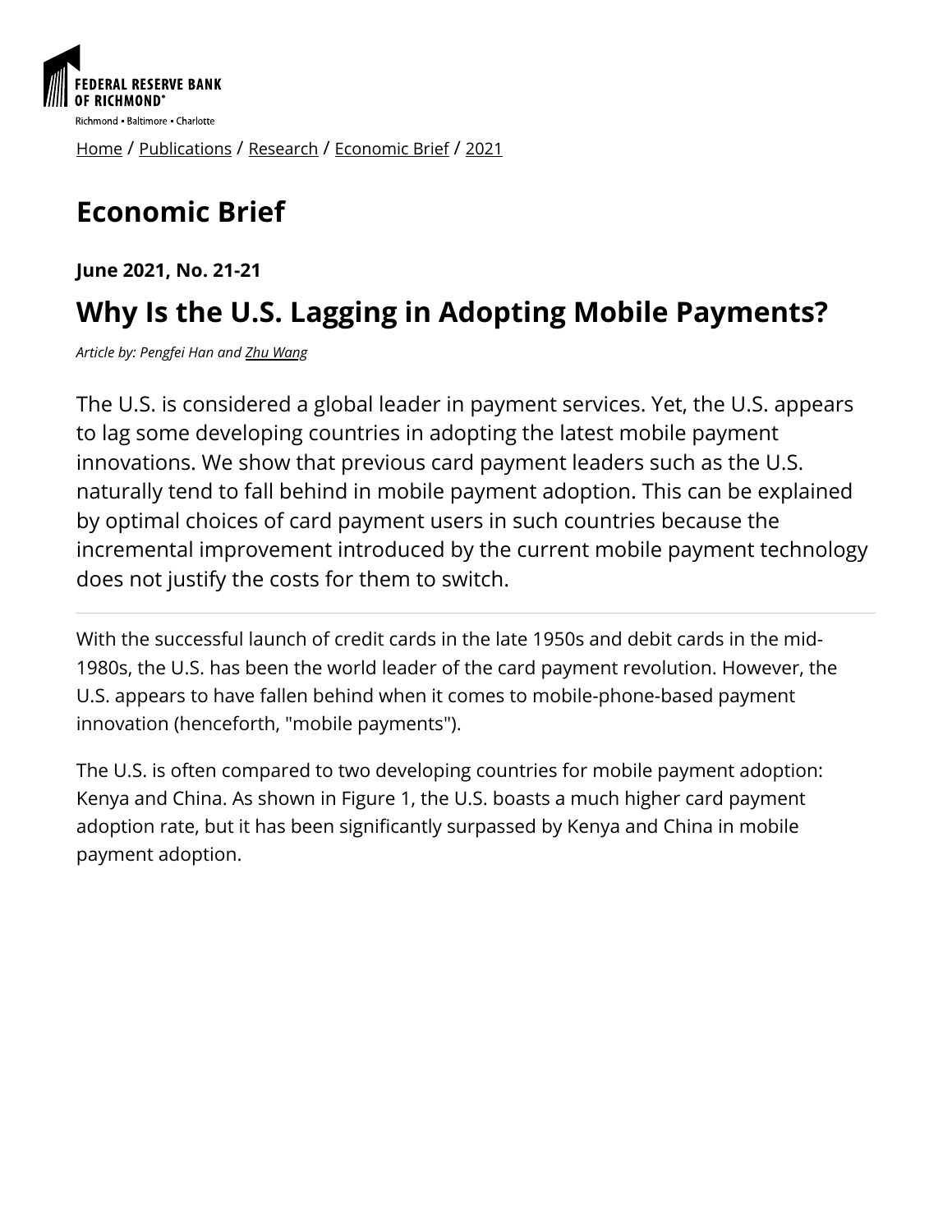

This raises concerns about the efficiency and competitiveness of the U.S. payments system. Specifically:

- Why did developing countries like Kenya and China lag in adopting card payments but seemingly lead in adopting mobile payments?
- Has the U.S. lost its global leadership in the payment area?
- Should the U.S. government implement policies to boost mobile payment adoption?

#### **What Is Mobile Payment?**

A mobile payment refers to a money payment made for a product or service through a mobile phone, regardless of whether the phone actually accesses the mobile network to make the payment. Mobile payment technology can also be used to send money from person to person.

While there are many mobile payment solutions, they fall into two basic categories:

Bypassing existing bank-related card payment systems, which we name cardsubstituting mobile payments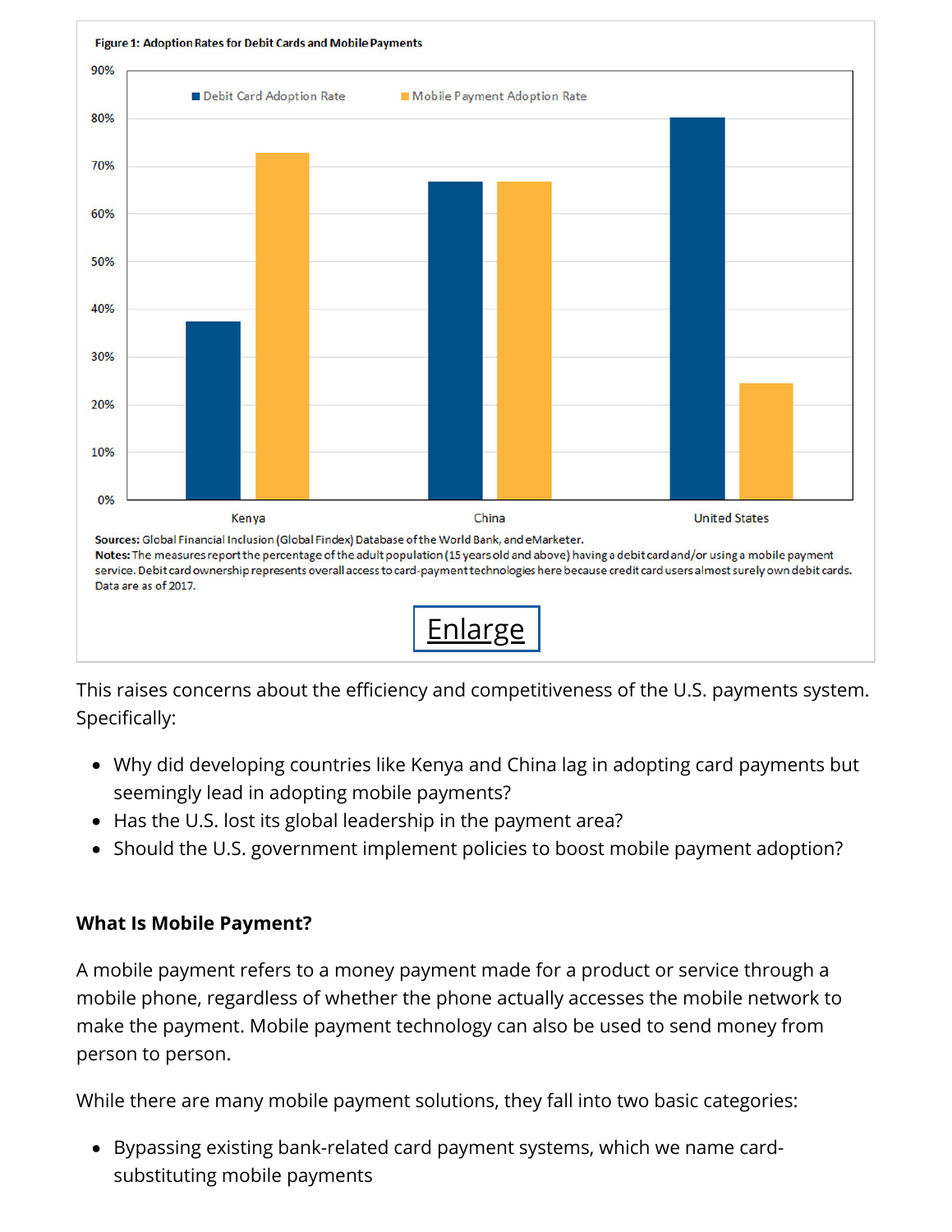Complementing existing bank-related card payment systems, which we call cardcomplementing mobile payments

The card-substituting mobile payment (epitomized by Kenya's M-PESA) is often referred to as Mobile Money in practice. It allows customers to use mobile payments without having bank accounts. Most users of Mobile Money are concentrated in developing countries, particularly in sub-Saharan Africa, South Asia and Southeast Asia.

In contrast, card-complementing mobile payments are popular in developed countries. They piggyback on existing banking and card networks, with Apple Pay being a leading example.

#### **The Relationship between Payment Methods and Country Income**

In our study, we compile a novel dataset to uncover the general adoption patterns of card and mobile payments across countries. The data show that the overtaking in mobile payment adoption is a systematic pattern between developing countries and advanced economies, beyond just Kenya, China and the U.S. Our data cover debit card and mobile payment adoption in 94 countries. [1](#page-4-0)

We first plot the adoption rates of debit card and mobile payments against log per capita GDP in 2017. Once we run a regression line to the data, we find that debit card adoption rate strictly increases with per capita GDP across countries, meaning that wealthier countries tend to have higher card payment adoption rates. However, no clear relationship is apparent between mobile payment adoption and per capita GDP.

As we delve further into the mobile payment adoption data, however, some patterns start to emerge. First, we divide the sample into three groups:

- Low-income countries, or those with per capita GDP less than \$2,500
- Middle-income countries, or those with per capita GDP between \$2,500 and \$30,000
- High-income countries, or those with per capita GDP above \$30,000

We then distinguish different payment technologies used in each country in the sample. We find that most low- and middle-income countries choose card-substituting mobile payments, while most high-income countries choose card-complementing mobile payments.

Considering that mobile payments are a fairly recent technological innovation, it is possible that some countries may not have fully introduced it due to information or coordination frictions (e.g., unfamiliar with the technology or disagreeing on technical standards). Once we remove countries that have very low adoption rates (less than 10 percent), we find that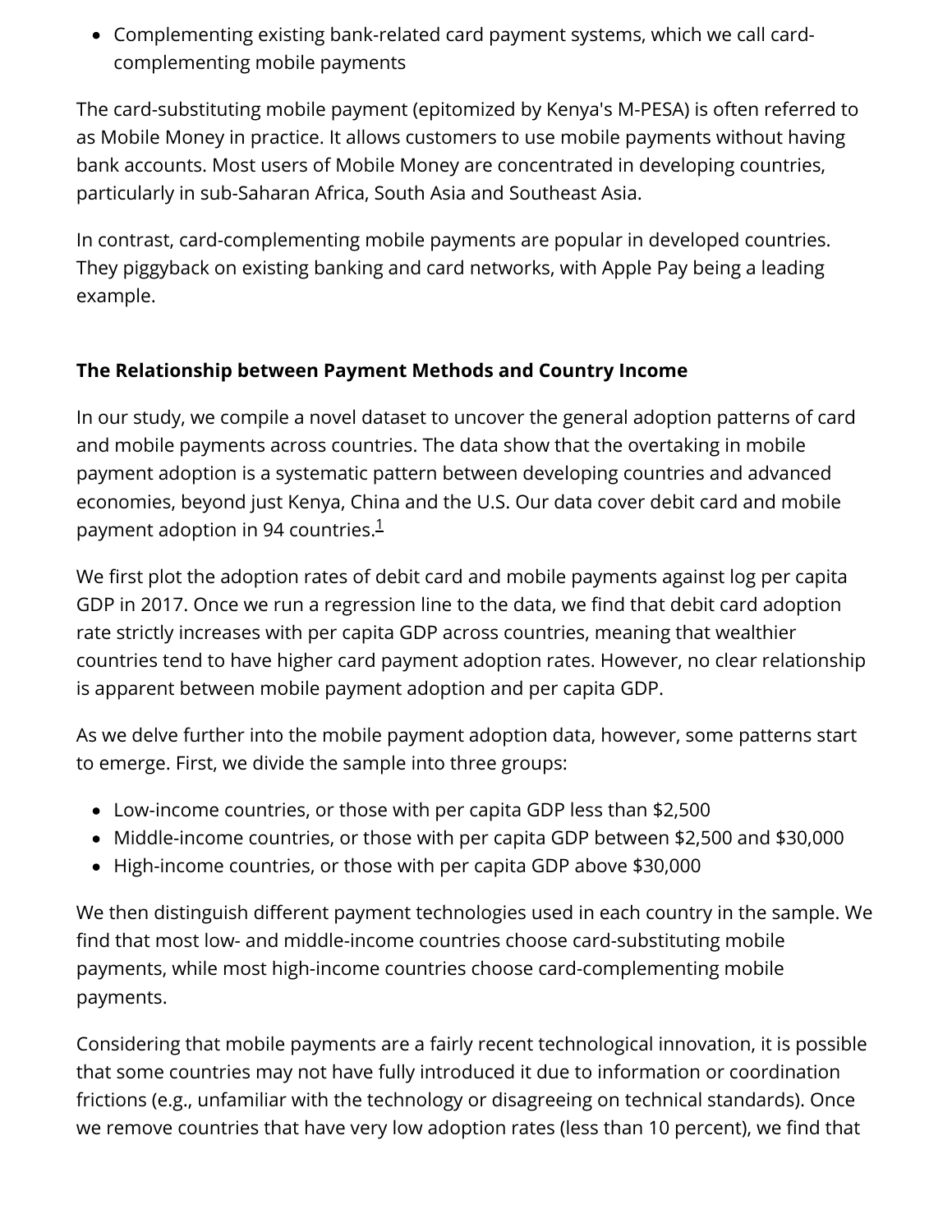mobile payment adoption displays a non-monotonic relationship with per capita GDP: It increases in low-income countries, decreases in middle-income countries and increases again in high-income countries.

#### **Modeling Payment Method Adoption**

We then construct a quantitative model to match the empirical pattern. Our model explains the early success of advanced economies in adopting card payments and how their advantage in card payments hinders their adoption of mobile payments.

In our model, three payment technologies — cash, card and mobile — arrive sequentially. Newer payment technologies lower the ongoing costs of payment transactions, but there is a significant upfront cost to adopt a new technology.

When card arrives after cash, high-income consumers who spend more on purchases find it more attractive to adopt because they save more on the variable costs. That is, the savings on ongoing transactions outweighs the upfront costs of adopting the new technology. This explains the high adoption rate in rich countries.

However, when mobile arrives after card, the adoption incentives are different between existing card users and cash users. Since the fixed cost for adopting card is already paid, card users face a higher income threshold to adopt mobile payments than cash users. As a result, the pre-existing composition of cash users and card users in each country leads to the non-monotonic relationship between mobile payment adoption and per capita income across countries.

Since both card and mobile payment adoption requires fixed costs, cash users would favor mobile payments as a card-substituting solution, rather than paying the costs to establish both card and mobile payments. This explains why most developing countries choose Mobile Money, the mobile payment method bypassing card services. Card users, on the other hand, would more likely consider mobile payments complementary, which is why most advanced economies use card-complementing mobile solutions such as Apple Pay.

Using our model, we conduct quantitative analyses on several welfare and policy issues. We find that lagging in mobile payment adoption does not necessarily mean that advanced economiesfall behind in overall payment efficiency, $\frac{2}{7}$  even though they benefit less from mobile payment innovation than developing countries.

Moreover, in our model economy, lagging in adopting mobile payments is an optimal choice for advanced economies, and greater technological advances in mobile payments are needed for advanced economies to regain leading positions in the payment race.

#### **Model Implications on Kenya, China and the U.S.**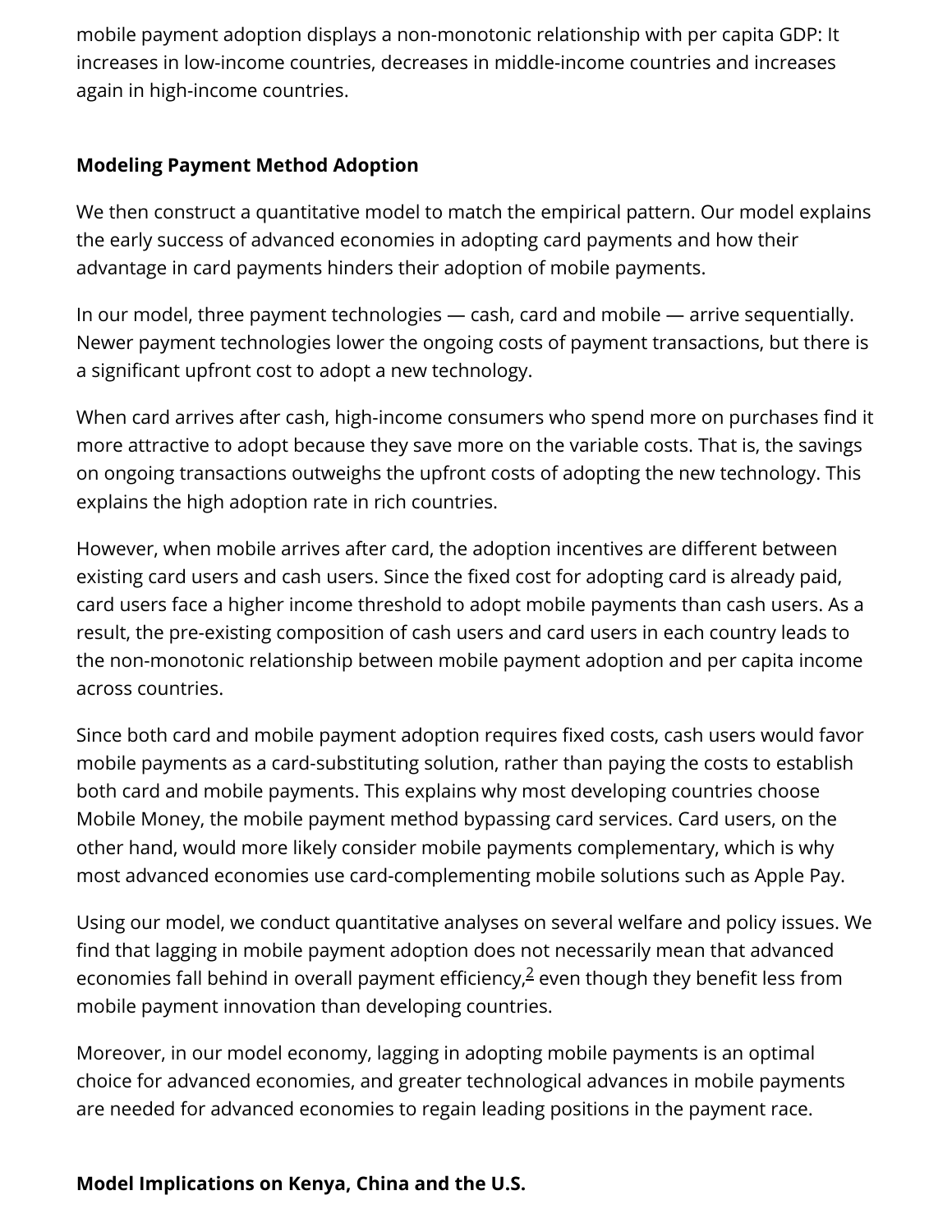Kenya and China currently are front-runners in mobile payment adoption. In fact, their adoption rates are much higher than their peer countries and our model prediction, which suggests that their extraordinary performance may have idiosyncratic components beyond the theory that we offer to explain the average cross-country pattern.

Some factors outside our model might help explain Kenya and China's adoption success. For example, recent studies suggest that the unique urban-rural remittance pattern in Kenyamay have contributed to its exceptionally wide adoption of M-PESA.<sup>3</sup> In China, two [giant tech firms have developed their mobile payment services — Tencent with WeChat Pay](https://www.richmondfed.org/publications/research/economic_brief/2021/eb_21-17) and Alibaba with Alipay — strategically to extend their business models to cross-sell consumer and business loan services based on payments data. $4$  It would be valuable for future research to explore these additional factors.

Our model, however, does match the adoption pattern of most other countries well. Particularly, the U.S. is in line with the cross-country average pattern explained by our theory. Therefore, our model provides a useful framework for policy discussions in the U.S. context.

Our analysis shows that the previous card payment leaders (such as the U.S.) naturally tend to fall behind in the mobile payment adoption race. Falling behind is an optimal choice for such countries because the incremental improvement introduced by the current mobile payment technology does not provide a sufficient incentive for most card users in those countries to switch.

Given this finding, directly subsidizing mobile payment adoption would be socially inefficient in those countries. Instead, policymakers may consider promoting mobile payments in more productive ways. For example, they may encourage greater mobile payment technology progress or reduce coordination frictions.

Pengfei Han is an assistant professor of finance at the Guanghua School of Management, Peking University. Zhu Wang is vice president for research in financial and payments systems in the Research Department at the Federal Reserve Bank of Richmond.

<span id="page-4-0"></span> $^{\rm 1}$  Our data sources include eMarketer and the Global Financial Inclusion (Global Findex) *Database of the World Bank.*

<span id="page-4-1"></span>*"Payment efficiency" is measured as the fraction of the first-best welfare (i.e., in a frictionless* 2 *model without payment costs) that can be achieved by using particular payment methods.*

<span id="page-4-2"></span>*For example, see William Jack and Tavneet Suri, "Risk Sharing and Transaction Costs: Evidence* 3*[from Kenya's Mobile Money Revolution," American Economic Review, January 2014, vol. 104, no.](https://www.aeaweb.org/articles?id=10.1257/aer.104.1.183) 1, pp. 183-223.*